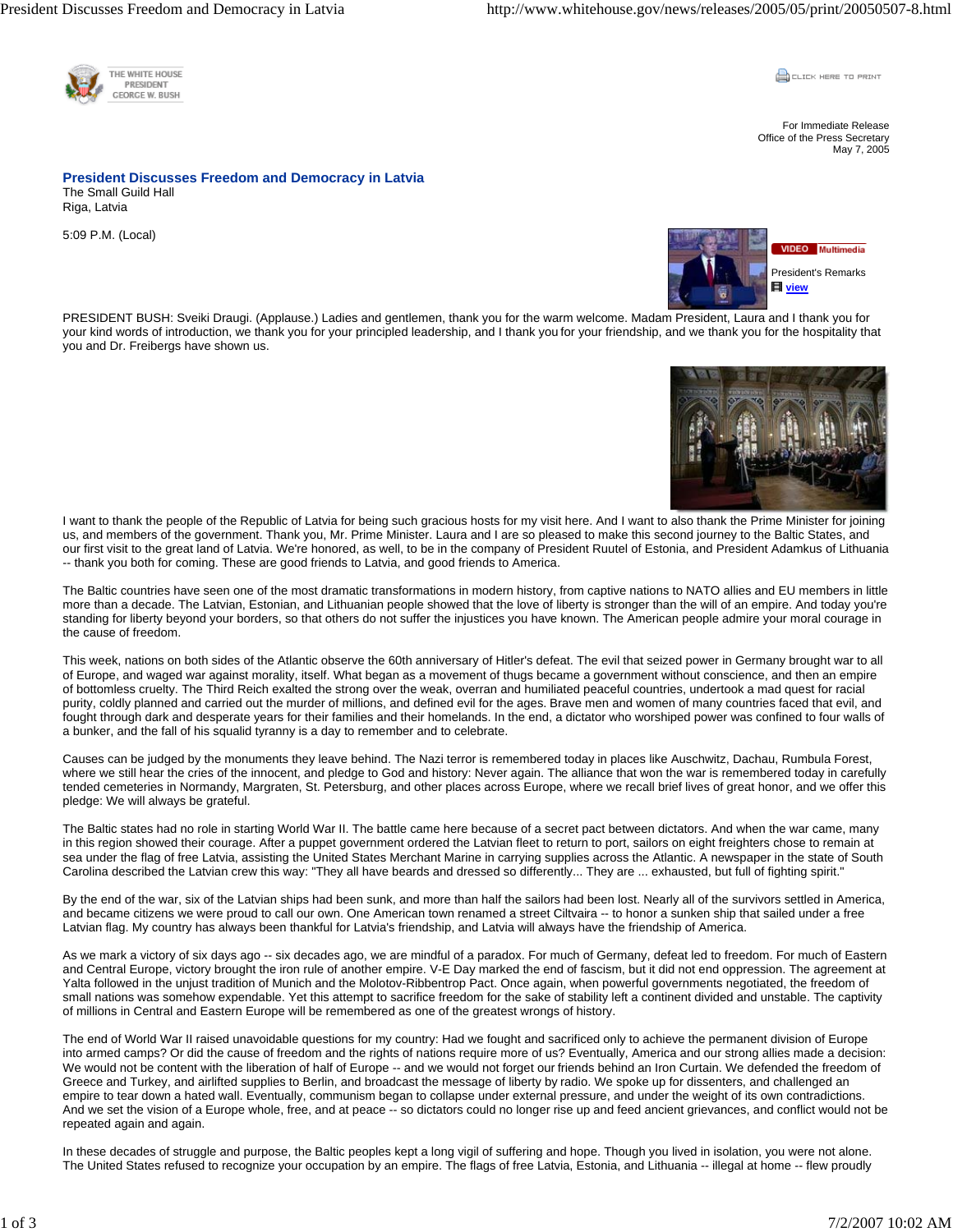over diplomatic missions in the United States. And when you joined hands in protest and the empire fell away, the legacy of Yalta was finally buried, once and for all. The security and freedom of the Baltic nations is now more than a noble aspiration; it is the binding pledge of the alliance we share. The defense of your freedom -- in defense of your freedom you will never stand alone.

From the vantage point of this new century, we recognize the end of the Cold War as part of an even broader movement in our world. From Germany and Japan after World War II, to Latin America, to Asia, and Central and Eastern Europe, and now to the broader Middle East, the advance of freedom is the great story of our age. And in this history, there are important lessons. We have learned that free nations grow stronger with time, because they rise on the creativity and enterprise of their people. We have learned that governments accountable to citizens are peaceful, while dictatorships stir resentments and hatred to cover their own failings. We have learned that the skeptics and pessimists are often wrong, because men and women in every culture, when given the chance, will choose liberty. We have learned that even after a long wait in the darkness of tyranny, freedom can arrive suddenly, like the break of day. And we have learned that the demand for self-government is often driven and sustained by patriotism, by the traditions and heroes and language of a native land.

Yet we've also learned that sovereignty and majority rule are only the beginnings of freedom. The promise of democracy starts with national pride, and independence, and elections. But it does not end there. The promise of democracy is fulfilled by minority rights, and equal justice under the rule of law, and an inclusive society in which every person belongs. A country that divides into factions and dwells on old grievances cannot move forward, and risks sliding back into tyranny. A country that unites all its people behind common ideals will multiply in strength and confidence. The successful democracies of the 21st century will not be defined by blood and soil. Successful democracies will be defined by a broader ideal of citizenship -- based on shared principles, shared responsibilities, and respect for all. For my own country, the process of becoming a mature, multi-ethnic democracy was lengthy and violent. Our journey from national independence to equal injustice [sic] included the enslavement of millions, and a four-year civil war. Even after slavery ended, a century passed before an oppressed minority was guaranteed equal rights. Americans found that racial division almost destroyed us, and the false doctrine of "separate but equal" was no basis for a strong and unified country. The only way we found to rise above the injustices of our history was to reject segregation, to move beyond mere tolerance, and to affirm the brotherhood of everyone in our land.

Latvia is facing the challenges that come with ethnic diversity, and it's addressing these challenges in a uniformly peaceful way. Whatever the historical causes, yours is now a multi-ethnic society -- as I have seen on my visit. No wrongs of the past should ever be allowed to divide you, or to slow your remarkable progress. While keeping your Latvian identity and language, you have a responsibility to reach out to all who share the future of Latvia. A welcoming and tolerant spirit will assure the unity and strength of your country. Minorities here have a responsibility as well -- to be citizens who seek the good of the country in which they live. As inclusive, peaceful societies, all of the Baltic nations can be models to every nation that follows the path of freedom and democracy.

In recent months, the Baltic governments gave assistance during the election in Ukraine, and the people of that country chose a wise and visionary leader. As President Yushchenko works to strengthen the rule of law and open Ukraine's economy, the United States will help that nation join the institutions that bind our democracies. Later on this trip I'll travel to Georgia, another country that is taking a democratic path and deserves support on its journey. My country will stand by Georgian leaders who respect minority rights and work to peacefully unify their country, and grow closer to the free nations in Europe. We're also committed to democratic progress in Moldova, where leaders have pledged to expand freedom of the press, to protect minority rights, and to make government institutions more accountable.

All of us are committed to the advance of freedom in Belarus. The people of that country live under Europe's last dictatorship, and they deserve better. The governments of Latvia and Lithuania have worked to build support for democracy in Belarus, and to deliver truthful information by radio and newspapers. Together we have set a firm and confident standard: Repression has no place on this continent. The people of Minsk deserve the same freedom you have in Tallinn, and Vilnius, and Riga.

All the nations that border Russia will benefit from the spread of democratic values -- and so will Russia, itself. Stable, prosperous democracies are good neighbors, trading in freedom, and posing no threat to anyone. The United States has free and peaceful nations to the north and south of us. We do not consider ourselves to be encircled; we consider ourselves to be blessed. No good purpose is served by stirring up fears and exploiting old rivalries in this region. The interests of Russia and all nations are served by the growth of freedom that leads to prosperity and peace. Inside Russia, leaders have made great progress over the last 15 years. President Putin recently stated that Russia's future lies within Europe -- and America agrees. He also stated that Russia's democratic future will not be determined by outsiders -- and America agrees, as well. That nation will follow its own course, according to its own history. Yet all free and successful countries have some common characteristics: freedom of worship, freedom of the press, economic liberty, the rule of law, and the limitation of power through checks and balances. In the long run, it is the strength of Russian democracy that will determine the greatness of Russia. And I believe the Russian people value their freedom, and will settle for nothing less.

For all the problems that remain, it is a miracle of history that this young century finds us speaking about the consolidation of freedom throughout Europe. And the stunning democratic gains of the last several decades are only the beginning. Freedom is not tired. The ideal of human dignity is not weary. And the next stage of the world democratic movement is already unfolding in the broader Middle East.

We seek democracy in that region for the same reasons we spent decades working for democracy in Europe -- because freedom is the only reliable path to peace. If the Middle East continues to simmer in anger and resentment and hopelessness, caught in a cycle of repression and radicalism, it will produce terrorism of even greater audacity and destructive power. But if the peoples of that region gain the right of self-government, and find hopes to replace their hatreds, then the security of all free nations will be strengthened. We will not repeat the mistakes of other generations, appeasing or excusing tyranny, and sacrificing freedom in the vain pursuit of stability. We have learned our lesson; no one's liberty is expendable. In the long run, our security and true stability depend on the freedom of others. And so, with confidence and resolve, we will stand for freedom across the broader Middle East.

In this great objective, we need a realism that understands the difficulties. But we must turn away from a pessimism that abandons the goal and consigns millions to endless tyranny. And we have reason for optimism. When the people of Afghanistan were finally given the vote, they chose humane rulers and a future of freedom. When the people of the Palestinian Territories went to the polls, they chose a leader committed to negotiation instead of violence. When Iraqi voters turned out by the millions, they repudiated the killers who hate and attack their liberty. There's much work ahead, but the direction of events is clear in the broader Middle East: Freedom is on the march.

Recent elections have brought a tremendous catalyst for change, and more are on the way. Elections are set to start at the end of this month in Lebanon, and those elections must go forward with no outside interference. The people of Lebanon now have the opportunity to bridge old divides and build an independent government. Egypt will hold a presidential election this fall. That election should proceed with international monitors, and with rules that allow for a real campaign.

As in other parts of the world, the work of democracy is larger than holding a fair election; it requires building the structures that sustain freedom. Selective liberalization -- the easing of oppressive laws - is progress, but it is not enough. Successful democracies that effectively protect individual rights require viable political parties, an independent judiciary, a diverse media, and limits on executive power. There is no modernization without democracy.